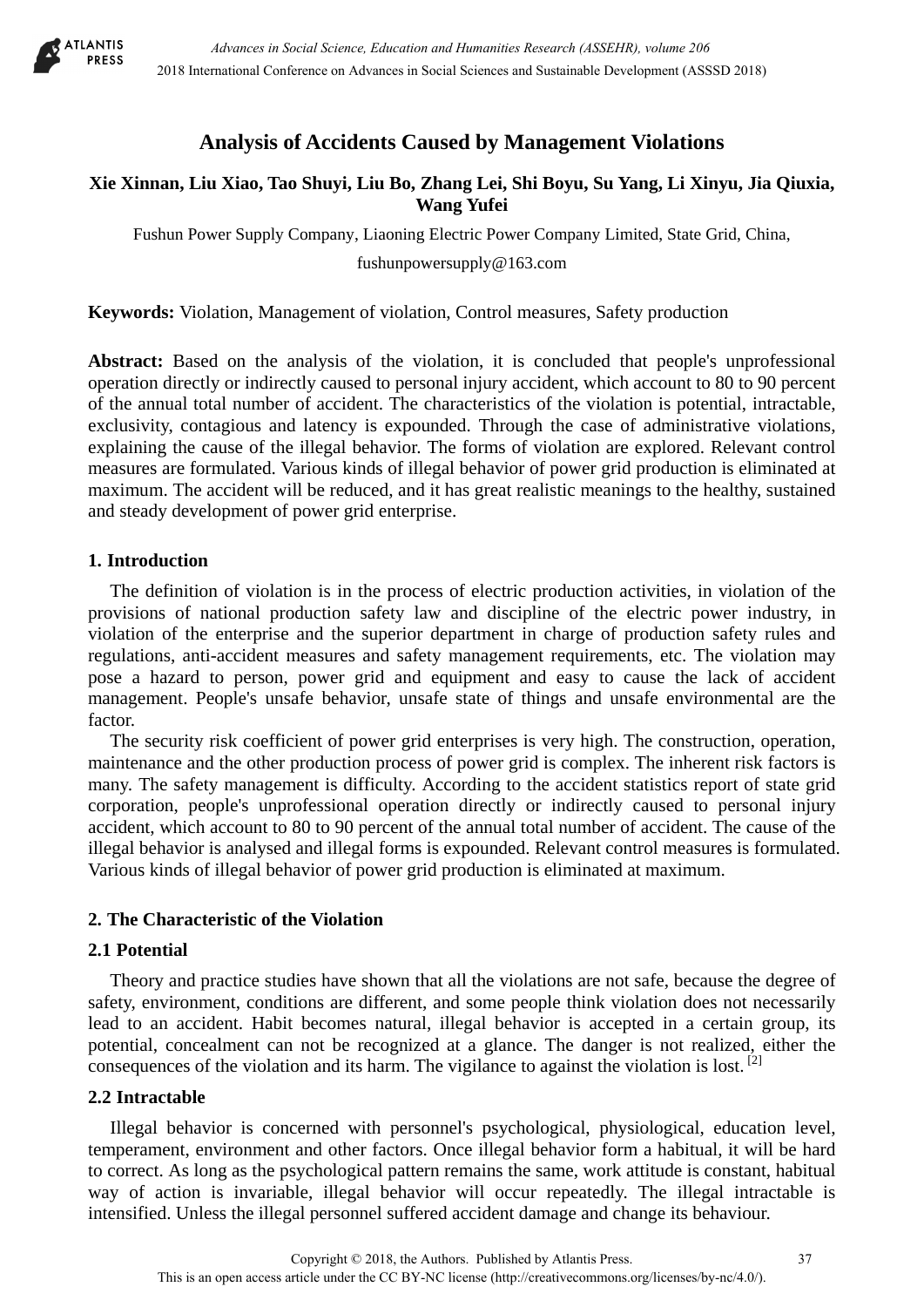

### **2.3 Exclusivity**

Illegal operations are generally pass or leave out one or more normal operating procedures, so the operation process is more convenient and labor-saving, etc.

The formal procedure is likely to spend more time, especially some staff with strong operational skills summed up their own procedures. They choose "shortcut" to complete the task. They think it is very practical and convenient, ignoring safety production management system.

### **2.4 Contagious**

Due to the characteristics and advantage of violation, it is easy to be accepted by the staff with weak safety consciousness. If the violation is not to be found again and again, and no accidents happened luckily. So people will have fluke mind. The correct operation will be weaken gradually. The illegal work "experience" will be spread. Therefore, the contagious ability of illegal behavior has strong vitality. It will affect one layer to another layer, and cause the consequences of "one continuous line", which is very harmful. *Advances in Social Science, Education and Humanities Research (43382HR), where 266*<br>tions are generally pass or leave our one or none normal or<br>permission and the silective second intervals and the search (ASSEHR), where<br>

### **2.5 Latency**

Violation may lead to the accident directly, and even to be malignant accident. On the other hand, not all violations will be accident. Because a violation is only a necessary condition, not a sufficient and necessary condition.

According to the Heinrich accident rule, only when violations accumulate to a certain number or in a certain environment, it will inevitably lead to accidents. Therefore, the relationship between violations and accidents is direct proportion to a certain number of behavior results, which reflects the latency and complexity of accidents caused by violations.

#### **3. Management of violation**

Management of violation refers to leaders and managers at all levels do not perform their job safety duties. Safety management requirements are not implemented, safety rules and regulations are not supplemented or enforced, or existing violate regulations and command in the course of production operations. The concrete performance is as follows:

1) The first safety responsible person is not in accordance with provisions of the safety supervision institutions to manage.

2) The first safety responsible person is not in accordance with provisions of the safety analysis meeting to host.

3) The safety production responsibility of personnel at all levels is not clear and carry out.

4) The safety supervision institutions is not set up by rules and security officer is not configured.

5) The measures, plan and funds of the safety production is not carried out by rules.

6) On-site safety protection device, safety instruments and personal protective equipment are not configured by rules.

7) After the equipment change, the corresponding rules, regulations and the information is not updated in time. The main wiring diagram of the site operation is not strictly checked according to the regulations, and the connection line with the on-site equipment is not verified seriously.

8) The on-site regulations are not reviewed, revised and writing to notified the relevant personnel once a year.

9) New production personnel, the level 3 safety education is not organized or employees did not organize the examination of regulations for safe production of electric power.

10) The list of working ticket issuers, working responsible person, working permissive person, and persons who have right to inspect high voltage equipments alone is not published every year.

11) The accident has not been investigated and dealt with the principle of "four no admit".

12) The violation is not stopped or checked.

13) Check out the hidden dangers of safety, but did not make rectification plan to implement the corrective measures.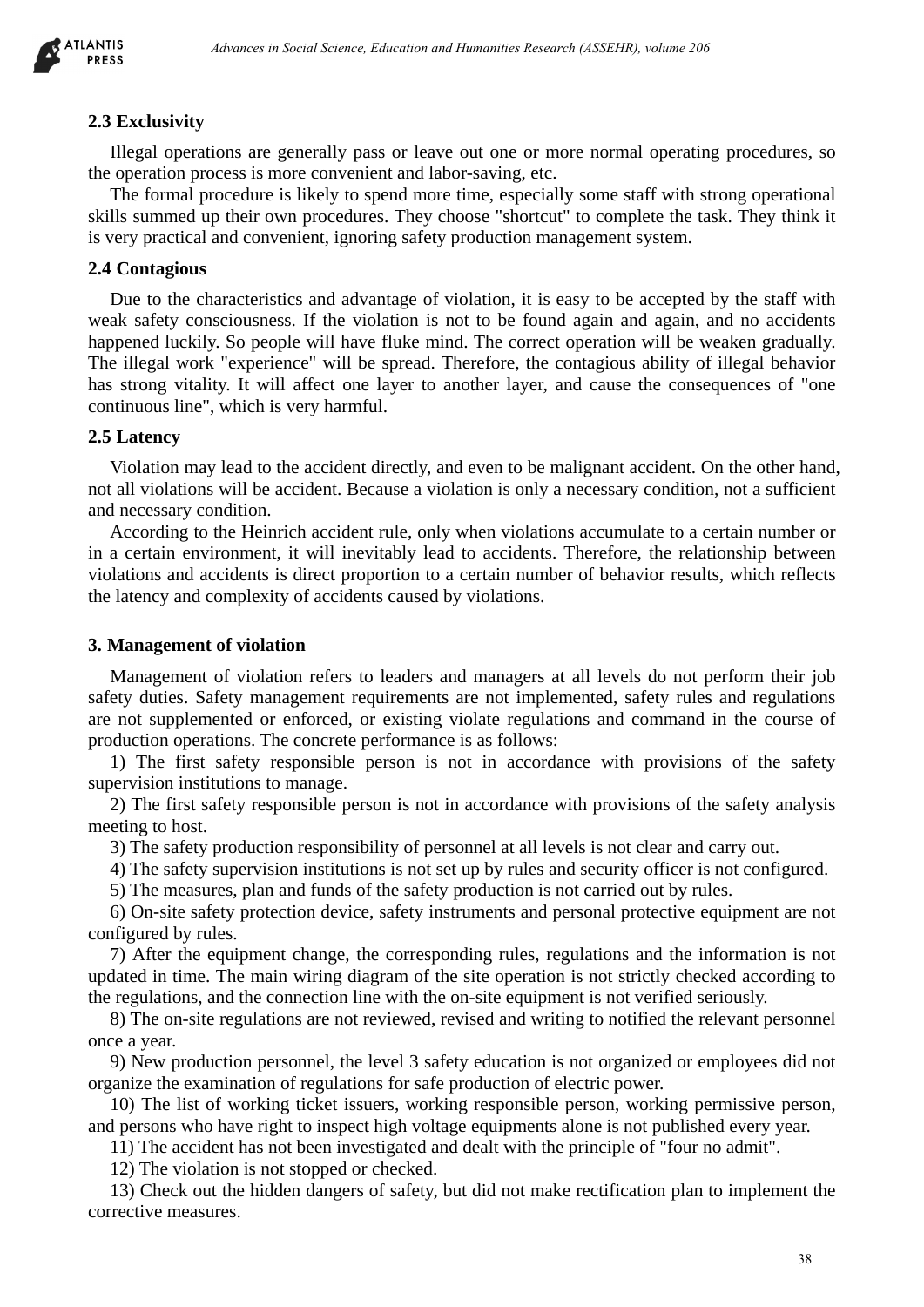

14) Did not fellow the relevant regulations to design, procurement, construction and inspect, resulting in equipment installation defects

15) Investigation on-site is not according to regulations or there is no investigation record.

16) The arrangement of grid operation mode and the dispatch plan is not implemented.

17) Command against rules or interfere with the operation of duty scheduling.

18) No ticket operation is arranged or acquiesced.

19) Arrange the power supply before the completion of review the condition of the customer receiving electricity project.

20) During large-scale construction or dangerous operation, the management personnel are not at the post.

21) The contractor has not carried out qualification examination or illegal contracting of the project.

22) The contracted project has not signed the safety agreement according to law, and the safety responsibility of both parties is not clear.

#### **4. The Case of Administrative Violations**

#### **4.1 Details of the accident**

On April 26th, the Technical Chief of the Oriental Project Department delivered the "installation instructions for rigid beams" to a company and made a technical announcement. On April 30th, according to the arrangement of Dongfang Project, a company hoisted rigid beam. At about 14:00p.m. the vice-captain and technician of a company construction assigned related requirements to working controller and other seven construction staff, and appointed a guardian. About 16:00, a rigid beam assembly with length of 15.2m, height of 8.5m, weight of 18.4 tons was hoisted by the crane under the command of the heavy lifting industry until about 17:00. Five chain gourd hook weight of five tons and two chain gourd hook weight of three tons were used. The chain gourd hook is hung on the upper rigid beam by wire rope, and the rigid beam assembly is hung by wire rope at the lower end. After the hook is connected, the crane is informed of the loose hook, and the rigid beam assembly is suspended by seven chain hoists, ready to be adjusted and in place. After the wire rope is unhooked, the crane is transferred to other work sites. *Advances in Social Science, Education in the Hostings*, procurement, construction and inspired in the relation of the celestion of the departament in such and the social Science of the departament in such and the social o

In the course of hook and position, a total of seven operators stood on the upper rigid beam and pulled the gourd, which was under the unified command of one person. Coordination of hoist lifting steps. During the operation, two people hang seat belts on the upper water wall gourd chain, and five people hang seat belts on the chain gourds lifting rigid beams.

At 19:35, when the rigid beam assembly is adjusted to fit the bolt in position, the upper hook of the first five tons chain hoist on the left side of the rigid beam suddenly breaks, and then the other six hoist chains are broken one by one, causing the rigid beam component to fall down, and the left side of the component first lands on the ground, then vertically inserted into the zero meter ground. As a result of the seatbelt hanging from the chain gourd of the lifting rigid beam assembly, the five people standing on the rigid beam also fell together. Among them, one person fell to zero meter, two person fell on the rigid beam above the leveling device beam, one person fell on the 12.6-meter steel frame beam in front of the furnace and one person fell on the safety net on the front side of the 12.6-meter layer. The two people were suspended by the chain gourd hook. The result is four people were dead, one was seriously injured and two people were slightly injured.

#### **4.2 The cause of the accident analysis**

The fist cause is the company constructor use five chain gourd hook weight of five tons and two chain gourd hook weight of three tons to lift the 18.4 tons rigid beam assembly is wrong, the method violates the safety working rules of electric power construction.

The total allowable lifting weight of the seven chain hoists exceeds the weight of the sling, but the allowable lifting weight of each chain gourd is much smaller than the weight of the sling. The chain gourd is operated manually by the operators. In the actual operation, the equilibrium force of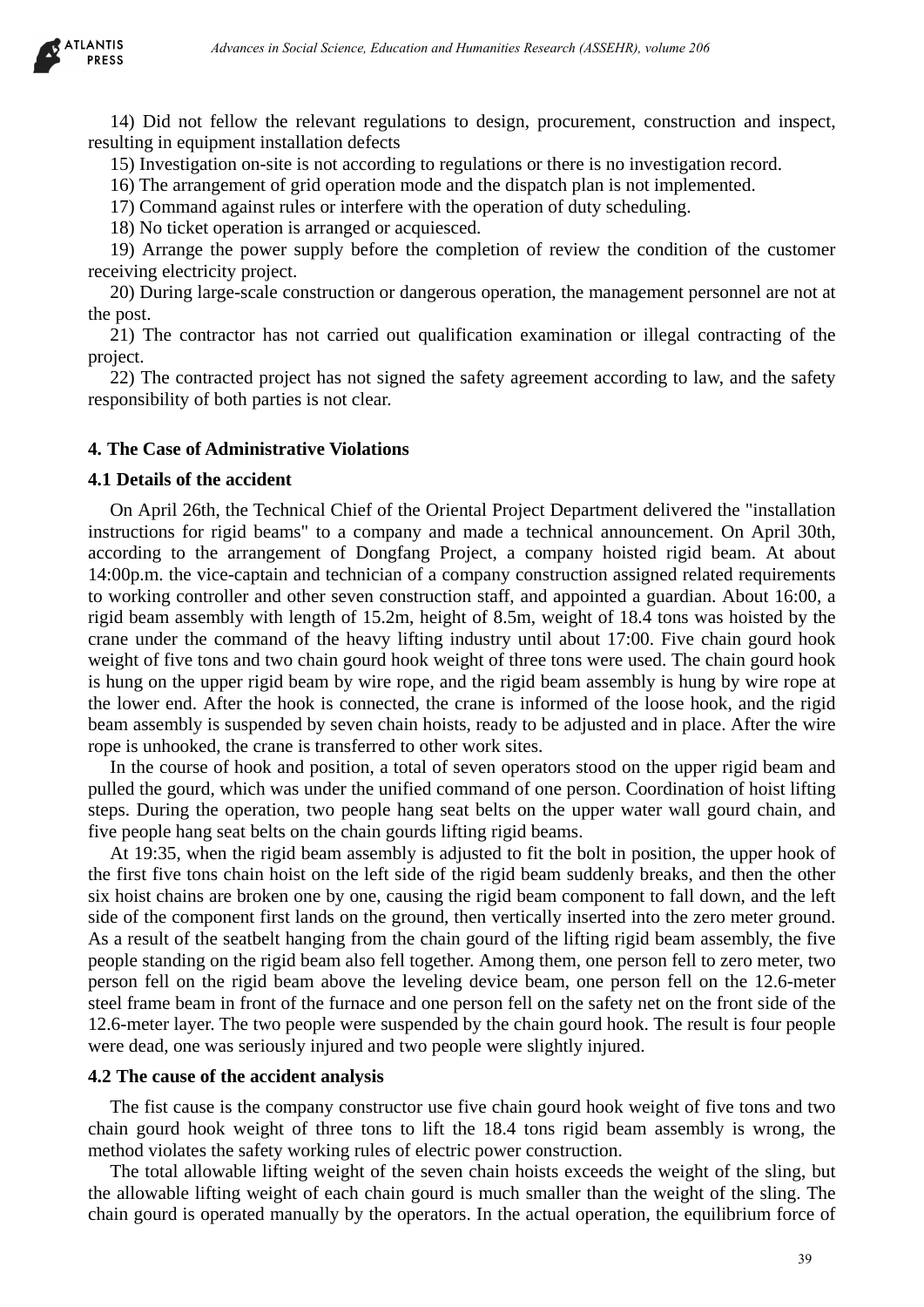

each chain gourd can not be accurately controlled. On the unbalanced state, the chain gourd with large force first destroied, then produces a chain reaction, and the other chain gourds break one by one. DL5009.1-2002 "Safety working rules for electric power construction (part of Thermal Power Plant)" clearly stipulates that when two or more chain hoists lift the same weight, the weight of the heavy object shall not be greater than the allowable lifting weight of each chain gourd.

The second cause is the safety awareness of on-site construction personnel is weak, safety protection equipment is used inaccurate. The seatbelts of four dead person were all hung on the chain gourd of the rigid beam assembly. Once the hoist broke, the person fell down with the lifting piece, and the seatbelt did not play a protective role. DL5009.1-2002 "Safety working rules for electric power construction (part of Thermal Power Plant)" clearly stipulates that safety belt must be fastened at the height of the operator. The safety belt should be hung on the strong and reliable place above. According to the operation characteristics at that time, the safety belt or safety rope should be hung on the rigid beam installed on the upper deck.

The third cause is that Dongfang Project Department and Chengda Supervision Company are not strict in the examination of construction technical plan, safety management and supervision are not in place.

# **5. The Causes of Violation**

Violation has all sorts of reasons, but generally can be divided into subjective and objective reasons.

# **5.1 The subjective reasons of violation**

Violation of subject is the person; the person's wrong ideological understanding is the main source of unsafe behavior. Due to the employee's individual culture level, social experience, family situation, ideological quality, such as each are not identical, the subjective cause of violation is also varied, can be roughly divided into the following twelve, as shown in figure 1.



Fig.1 The subjective reasons of violation